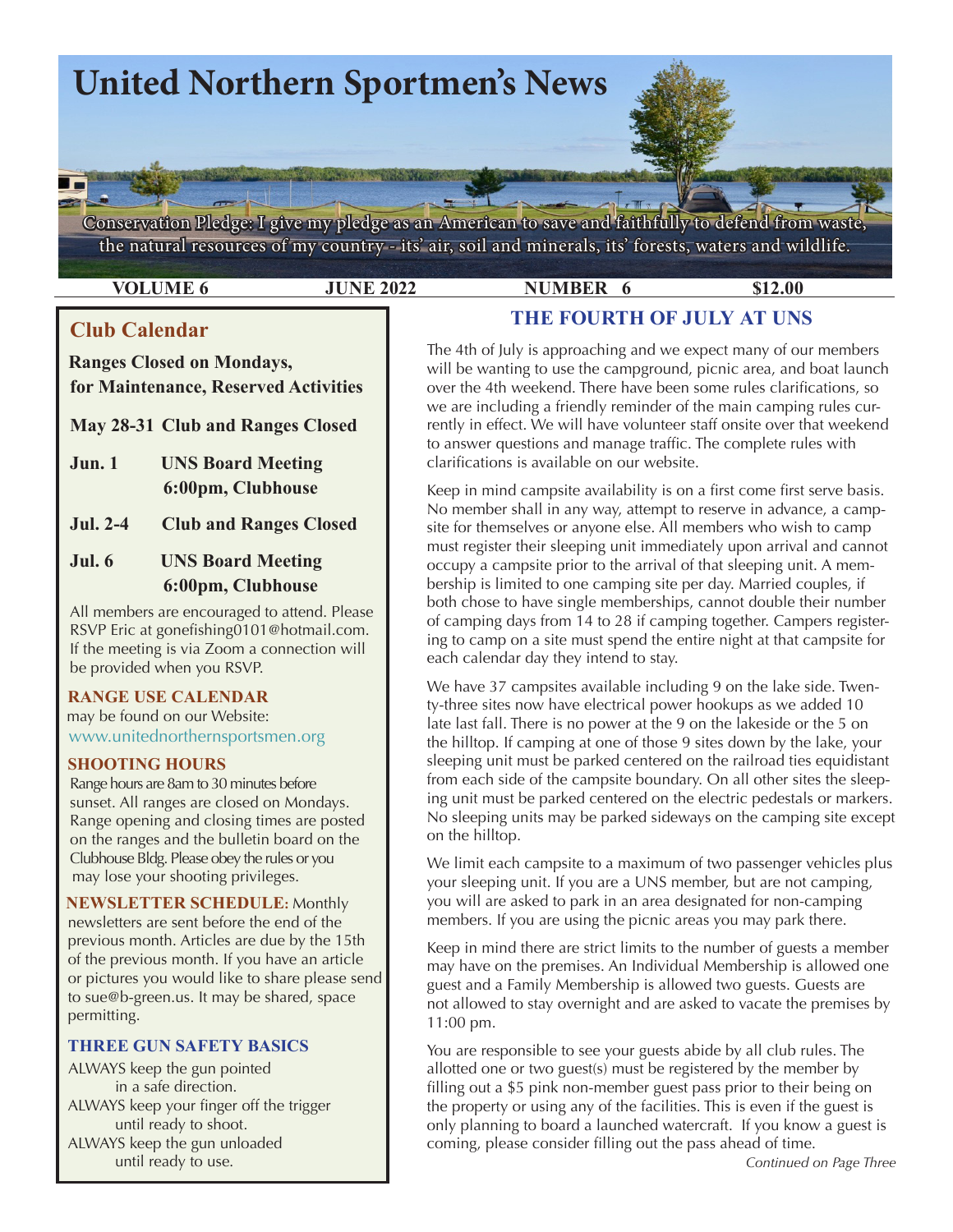## **UNS BOARD OF DIRECTORS MEETING Minutes May 4, 2022**

**Call to Order:** by President Tom Wasbotten at 6:00 pm.

 **Conservation Pledge** was recited.

**Roll Call of Officers:** Tom Wasbotten, Lance Parthe, Bob Kuettel, Tina Sund, Gene Shaw, Vickie Jensen, Lance Haavisto, Eric Hansen, Keith Darsow, John Jones, Ron Cretens, Maggie Cretens. **Excused Officers:** Jeff Jarvela, John Bathke.

**Correspondence:** Tina Sund has the Gnesen Newsletter and a letter regarding Gnesen Township building a storage building close to our property.

**Agenda Additions & Approval:** Motion to approve the agenda (M/S/C).

**Reading of Minutes:** Eric Hansen read the minutes from the April 2022 Board of Directors meeting. Motion made to accept the minutes as read (M/S/C)**.**

**Treasurer's Report:** Tina Sund as of 4/30/22: Motion made to approve the report (M/S/C). Books will be audited on Saturday. **Membership Secretary's Report:** Tina Sund as of 4/30/22: Current membership is 1628. Individual Membership renewals: 46 and 11 new, Family Membership renewals: 27 and 3 new. 201 renewals are coming up, 69 second or expired noticess. **Gnesen Township Letter:** Tom Wasbotten read a letter from Gnesen Township re: building a storage shed near UNS property, they have a meeting scheduled regarding the request on May 18, 2020 @ 7pm Gnesen Community Center.

### **Other Reports:**

**Web Master:** Eric Hansen made updates to the range reservations on UNS website and Facebook page.

**Facilities Committee:** Lance Parthe reports he and Ron Cretens headed to The Range to pick up used conveyor belts. The lake is rising about 1 foot per day, Lance & Ron pulled up parts of the concrete to make repairs to the ramp, Lance picked up cast iron dock brackets to replace the aluminum dock leg brackets. We could use more old fire hose for dock bumpers. Need to build a new ramp for archery & we need new targets. Trap throwers need new springs, need to install permanent supports for the gongs, plumbing repair needed for camp host bldg, need to tear out old plumbing in NE corner of camp host building, trap building is falling apart: Lance will form a committee to make decisions, a few trees died over winter & need to be removed or replaced. Need new #'s on electric posts, need new updated literature for camping, no geese so far so we may not need flags to scare them away. Vickie Jensen suggested installing screens on camp host building. Tables & docks will be put out this weekend.

**Range and Grounds Calendar - Bob Kuettel & Lance Parthe:** Police range site-in has been rescheduled for Sept 19th.

**Incident Report:** Per Lance Parthe we had one shooter on Monday (ranges are closed Mondays).

**Grants Committee:** Gene Shaw reported no updates.

**Volunteer Awards:** Vickie Jensen reported Hike Hart's and Ron Cretens' 100-hour jackets are in! Tina Sund reports that Howie Thompson picked up his jacket.

**Communication Committee:** John Bathke was not present.

### **OLD BUSINESS:**

**Procedure for Awarding Requests for Charitable Organizations - Tom Wasbotten:** Any changes to procedures should be for next year. Tom spoke on how the procedure was handled in past years. We currently have only one request. Tom is asking for a committee to be formed. Maggie Cretens and Sara Spindler volunteered.

**Website:** Lance Parthe reported on the development on our new web site. He will let us know when the rough draft is ready to view, and we can comment on it.

**Accounting:** Bob Kuettel reports committee has not met yet.

**Volunteer Awards:** Vickie Jensen reports that committee has not met yet

### **NEW BUSINESS:**

**DNR Letter from Deserae Hendrickson, DNR Area Fisheries Supervisor. Tom Wasbotten:** DNR is asking for input on fishing regulation changes. They wanted to give UNS the opportunity to provide input.

**Lakeview Christian Academy Donation Request – Tom Wasbotten:** So far, we donated to UMD Rod & Gun Club and to Ana Woollett for LLCC. A motion was made to donate \$500 to Lakeview Christian Academy Trap Team, After a 2nd discussion followed (M/S/C).

**Summer Fishing Class for Kids:** Gene Shaw spoke about holding the fishing class & suggested delaying it until July. It could be held @ the MN Power Picnic Pavilion, or in UNS garage.

**Request for Approval of Campground Rules Changes:** Lance Haavisto summarized proposed campground rules changes. Motion made to approve changes to the Campground Rules with an 'Up or Down' Vote. After the 2nd a lengthy discussion followed (M/S/C).

Keith Darsow asked if future meetings could be attended via ZOOM. We will set it up.

**Next Meeting Date & Adjournment:** In Person meeting at the clubhouse Wednesday, June 1st, 6 pm. Motion made to adjourn at 7:36 pm (M/S/C).

Respectfully submitted by Eric Hansen, Secretary.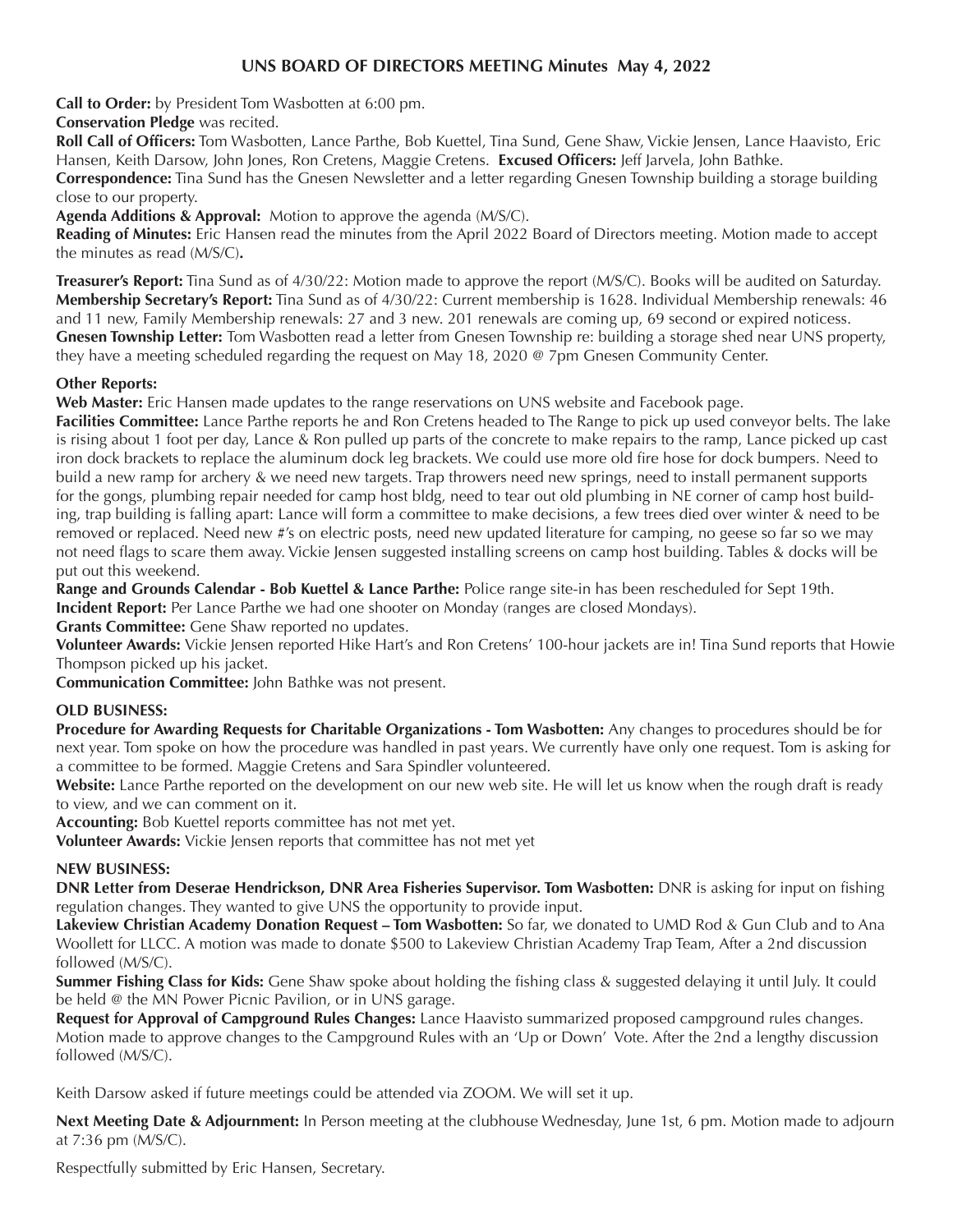Guest parking will be restricted to off site roadside parking during major holiday weekends or events or other times when 28 or more campsites are occupied. See the camp host for guest parking at other times. On weekends like the 4th of July, the grounds can become quite congested when all or a majority of our campsites are occupied. As members please help us with these parking issues.

Members or nonmembers may not leave personal property, including motor vehicles, overnight on UNS property except if you are overnight camping at the UNS campground.

For safety reasons all shooting ranges will be completely closed from Saturday, July 2nd through Monday, July 4th. We expect to see many members including their children on our grounds during that weekend and want to insure the well being of all. You may shoot up through Friday, July 1st and again starting on Tuesday, July 5th. Sorry about the inconvenience to our many shooting sports members.

We hope you will all enjoy your 4th of July. If you spend time with us, as members of a private club, help us to see that everyone follows the rules. We know most of our members are great, help with maintenance and chores, are respectful and pleasant, and wonderful to be around. Thanks!

# **THE OLDEST RIFLE ARTIFACT FOUND IN MINNESOTA**

BRAINERD — Ray Nelson was overjoyed to lay his eyes again on a historic discovery and it's easy to see why. This rifle relic was found on the shoreline of Lower Hay Lake on the Whitefish Chain in the 1960s by F.t. Gustavson.

Ray has been doing research for over 35 years looking to ID the relic gunstock in hopes of determining how it got to be there. It's curious unknown history has kept him looking for it and the process keeps revealing more stories from its day and age. After all these years of search, it appears to be the oldest rifle artifact found thus far in Minnesota.

Nelson is the former president of the Friends of Old Crow Wing. The Ironton, Minnesota, resident is a member and a founder of the Crow Wing County Muzzleloaders Club, which was formed in 1977.

Nelson built a replica of the historic rifle relic to visualize the full-stocked profile and architectural look the old firearm had in its heyday. The relic has a thin engraved, brass, feathered, water serpent-shaped side plate similar to early forms of gun side plates, especially guns traded to Native Americans.

Nelson realized it was much different than any rifle stock he had seen after closer inspection. He solicited opinions from antique rifle experts, who told him they had not seen anything like it.

"It is well known that the Indians always have the guns of their deceased relation deposited in a broken condition in their graves which deprives the rising generation from benefitting. The stock of the gun and the barrel are directly broke ahead of the trigger guard," wrote John Askin, an Indian Department agent, in 1813. Nelson said that may explain why only the buttstock of the rifle was found by Gustavson in its broken condition.

"When I first saw this relic gunstock in the Crow Wing County museum in the 1980s, I knew it was unique for our location here in Minnesota. It was totally out of place, in my mind, at the time," Nelson said.

The U.S. Department of Agriculture Forest Service's laboratory in Madison, Wisconsin, was able this past winter to identify the gunstock wood as birch, which was more commonly used in gunstocks made in Denmark, Sweden and Norway, according to Nelson.

"Based on comparing several documented arms from northern Europe, it still appears the relic's closeness in architecture began in southwest Germany near the French and Swiss borders," Nelson said. He determined the rifle has attributes from the Odenwald region of Germany, near the Neckar and Rhine rivers on the French border. Immigrants from Germany and Denmark came to America in the early 1700s to become traders.

"The developing trade with Indian populations and a new country full of game and furs made it worthwhile to ship firearms to America for sale and trade," Nelson wrote in his notes. Many traders would give their best rifles to Native American chiefs to keep up business ties with them. The water level of Lower Hay Lake would rise and fall throughout the year, which could stir up artifacts along the shoreline during low water conditions.

"However close some of these old firearms have come to near duplication of the Lower Hay relic, none have yet been found with the relic's unique narrow, slim and flowing blend of gun furniture architecture," according to Nelson.

From an article by Frank Lee, 5/10/22, Brainerd Dispatch, and Northland Outdoors. [Press](https://www.duluthnewstribune.com/sports/northland-outdoors/rifle-believed-to-be-minnesotas-oldest-was-found-north-of-brainerd?utm_medium=email&utm_source=newsletter&utm_campaign=northland&utm_content=500010) here for the complete article.